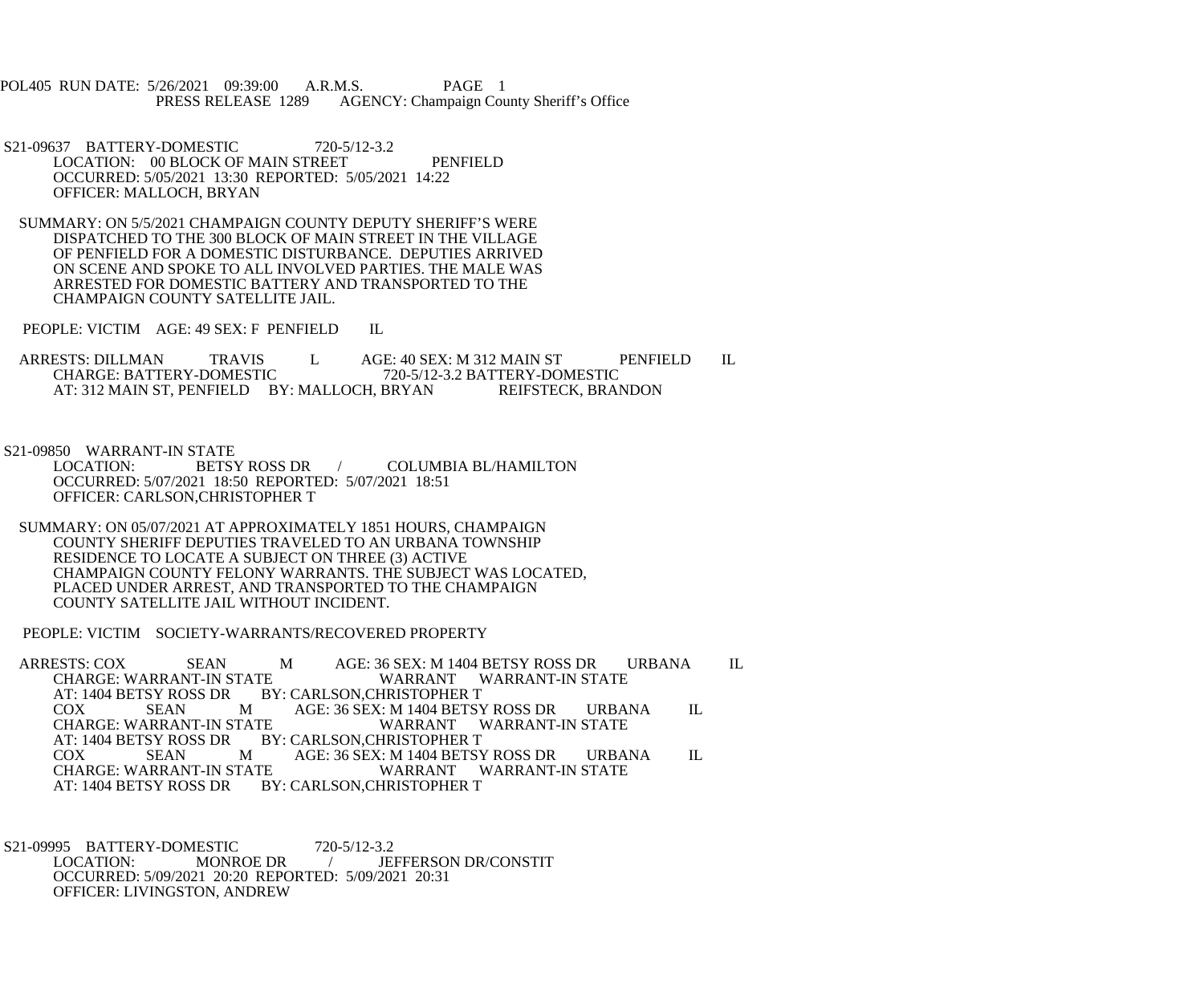POL405 RUN DATE: 5/26/2021 09:39:00 A.R.M.S. PAGE 2<br>PRESS RELEASE 1289 AGENCY: Champaign Cou AGENCY: Champaign County Sheriff's Office

 SUMMARY: ON SUNDAY, 5/9/2021, CCSO DEPUTIES WERE DISPATCHED TO THE 2100 BLOCK OF MONROE DRIVE IN URBANA, ILLINOIS FOR A REPORT OF A PHYSICAL DOMESTIC. WHILE SPEAKING WITH THE INDIVIDUALS INVOLVED, DEPUTIES DETERMINED THAT BOTH PARTIES WERE PHYSICAL WITH EACH OTHER. BOTH PARTIES WERE SEPARATED FOR THE NIGHT. NO ARRESTS WERE MADE.

 OFFENDER AGE: 41 SEX: M OFFENDER AGE: 41 SEX: F VICTIM AGE: 41 SEX: M URBANA IL<br>VICTIM AGE: 41 SEX: F URBANA IL VICTIM AGE: 41 SEX: F URBANA

- S21-10007 BATTERY-DOMESTIC 720-5/12-3.2 LOCATION: ROWENA DR / DEAD END/PERKINS RD, OCCURRED: 5/10/2021 4:40 REPORTED: 5/10/2021 4:44 OFFICER: CARLSON,CHRISTOPHER T
	- SUMMARY: ON 05/10/2021 AT APPROXIMATELY 0443 HOURS, CHAMPAIGN COUNTY SHERIFF DEPUTIES WERE DISPATCHED TO AN URBANA TOWNSHIP ADDRESS FOR AN UNKNOWN PROBLEM. AFTER INVESTIGATING, DEPUTIES DETERMINED THAT TWO BROTHERS PARTICIPATED IN A PHYSICAL ALTERCATION. DUE TO MUTUAL COMBAT, PARTIES WERE SEPARATED AND NO ARREST HAS BEEN MADE AT THIS TIME.

 OFFENDER AGE: 52 SEX: M OFFENDER AGE: 47 SEX: M VICTIM AGE: 52 SEX: M URBANA IL<br>VICTIM AGE: 47 SEX: M URBANA IL VICTIM AGE: 47 SEX: M URBANA

- S21-10192 ASSIST FIRE DEPT LOCATION: 00 BLOCK OF 300N @ N CHESTNUT ST PESOTUM TOWNSHIP OCCURRED: 5/11/2021 19:44 REPORTED: 5/11/2021 19:44 OFFICER: WELDON, MATTHEW
- SUMMARY: DEPUTIES WERE DISPATCHED TO A RAILWAY IN THE PESOTUM TOWNSHIP IN REFERENCE TO A TRAIN THAT HAD DERAILED. METCAD ADVISED THAT THERE WAS POSSIBLY AN ACTIVE FIRE AND HAZARDOUS MATERIALS LEAKING. IT WAS DETERMINED ON SCENE THAT THERE WAS NO ACTIVE FIRE AND NO HAZARDOUS MATERIALS LEAKING. NO INJURIES WERE REPORTED.
- S21-11224 AGG DISCHARGE OF FIREARM 720-5/24-1.2,1.2-5<br>LOCATION: OUEENS WAY / CAMPBELL QUEENS WAY / OCCURRED: 5/22/2021 12:05 REPORTED: 5/22/2021 12:09 OFFICER: BEARCE, JAROD
- SUMMARY: ON SATURDAY, 05/22/2021, AT APPROXIMATELY 0009 HRS. CCSO DEPUTIES WERE DISPATCHED TO REPORTS OF SHOTS FIRED AT AN ADDRESS IN THE CITY OF CHAMPAIGN. UPON ARRIVAL DEPUTIES CANVASSED THE AREA AND FOUND MULTIPLE ITEMS OF EVIDENTIARY VALUE. DEPUTIES SPOKE WITH SEVERAL PARTIES THAT LIVED IN